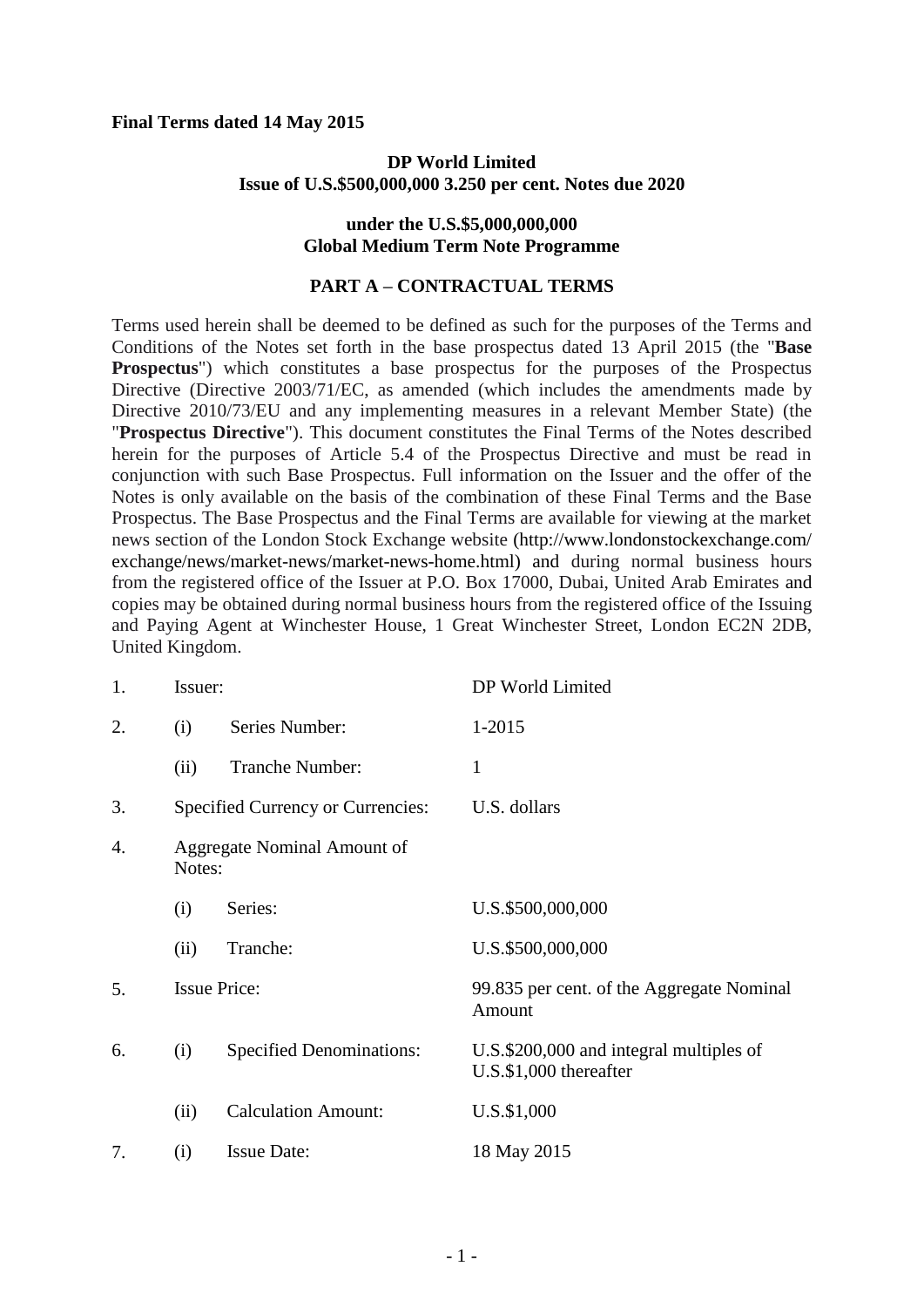|     | (ii)                             | <b>Interest Commencement Date:</b> | <b>Issue Date</b>                                                                                                                                               |
|-----|----------------------------------|------------------------------------|-----------------------------------------------------------------------------------------------------------------------------------------------------------------|
| 8.  |                                  | <b>Maturity Date:</b>              | 18 May 2020                                                                                                                                                     |
| 9.  | Interest Basis:                  |                                    | 3.250 per cent. per annum Fixed Rate                                                                                                                            |
| 10. | <b>Redemption/Payment Basis:</b> |                                    | Subject to any purchase and cancellation or<br>early redemption, the Notes will be redeemed<br>on the Maturity Date at 100 per cent. of their<br>nominal amount |
| 11. | <b>Change of Interest Basis:</b> |                                    | Not Applicable                                                                                                                                                  |
| 12. | Put/Call Options:                |                                    | Change of Control Put Option                                                                                                                                    |
| 13. | (i)                              | <b>Status of the Notes:</b>        | Senior                                                                                                                                                          |
|     | (ii)                             | Notes obtained:                    | Date approvals for issuance of 17 March 2015 and 12 April 2015                                                                                                  |

# **PROVISIONS RELATING TO INTEREST (IF ANY) PAYABLE**

| 14. | <b>Fixed Rate Note Provisions</b>    |                             | Applicable                                                                                                           |
|-----|--------------------------------------|-----------------------------|----------------------------------------------------------------------------------------------------------------------|
|     | (i)                                  | Rate(s) of Interest:        | 3.250 per cent. per annum payable semi-<br>annually in arrear on each Interest Payment<br>Date                       |
|     | (ii)                                 | Interest Payment Date(s):   | 18 May and 18 November in each year, from<br>and including 18 November 2015 up to and<br>including the Maturity Date |
|     | (iii)                                | <b>Fixed Coupon Amount:</b> | U.S.\$16.25 per Calculation Amount                                                                                   |
|     | (iv)                                 | Broken Amount(s):           | Not Applicable                                                                                                       |
|     | (v)                                  | Day Count Fraction:         | 30/360                                                                                                               |
|     | (vi)                                 | <b>Determination Dates:</b> | Not Applicable                                                                                                       |
| 15. | <b>Floating Rate Note Provisions</b> |                             | Not Applicable                                                                                                       |
| 16. | <b>Zero Coupon Note Provisions</b>   |                             | Not Applicable                                                                                                       |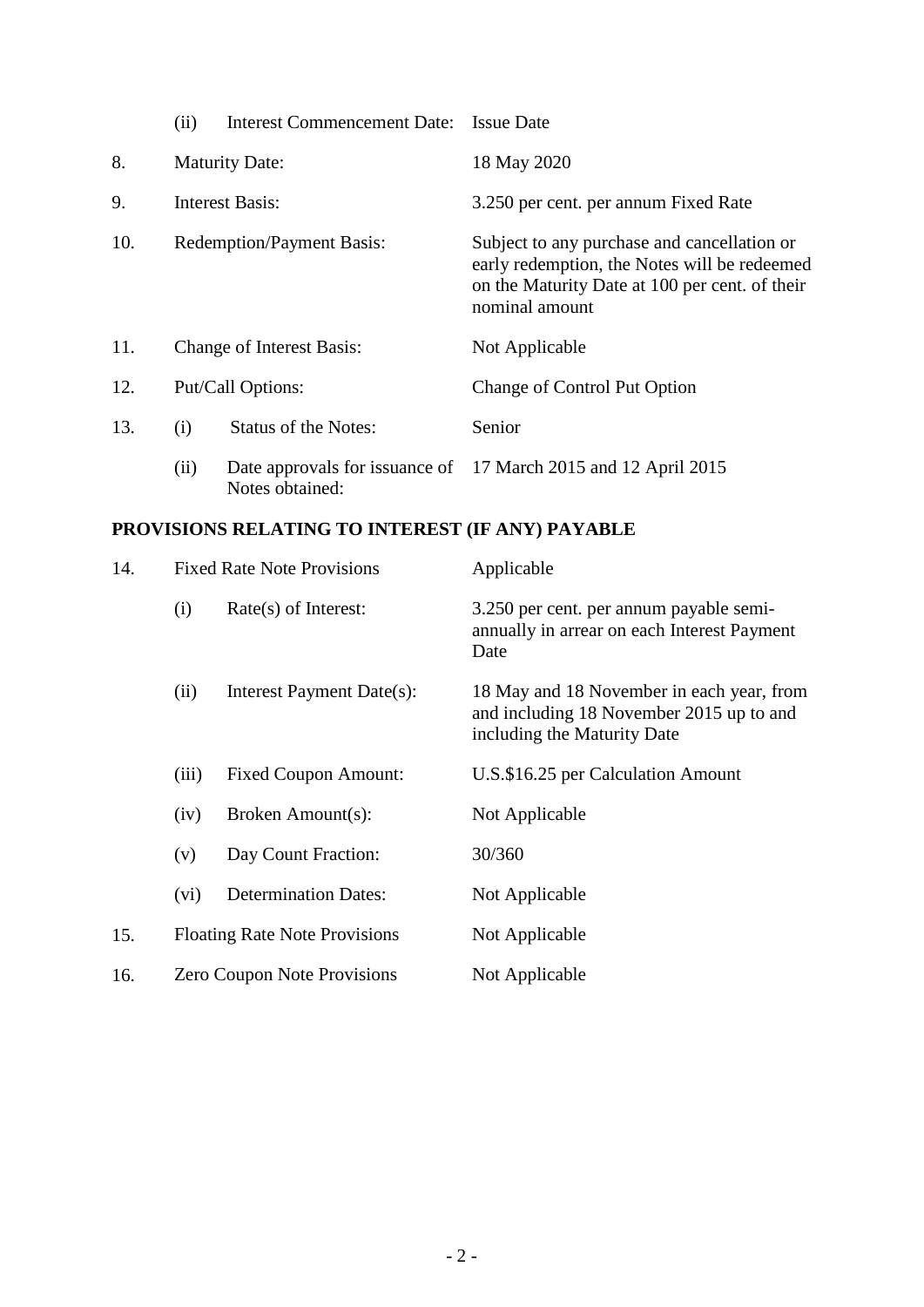## **PROVISIONS RELATING TO REDEMPTION**

dates on which such Talons mature):

| 17. | Call Option                                                                                                                   | Not Applicable                                                                                                                                                         |
|-----|-------------------------------------------------------------------------------------------------------------------------------|------------------------------------------------------------------------------------------------------------------------------------------------------------------------|
| 18. | Put Option                                                                                                                    | Not Applicable                                                                                                                                                         |
| 19. | Change of Control Put Option:                                                                                                 | Applicable                                                                                                                                                             |
|     | (i)<br><b>Change of Control</b><br><b>Redemption Amount:</b>                                                                  | U.S.\$1,000 per Calculation Amount                                                                                                                                     |
| 20. | <b>Final Redemption Amount:</b>                                                                                               | U.S.\$1,000 per Calculation Amount                                                                                                                                     |
| 21. | Early Redemption Amount payable<br>on redemption for taxation reasons or<br>on event of default or other early<br>redemption: | <b>Final Redemption Amount</b>                                                                                                                                         |
|     | <b>GENERAL PROVISIONS APPLICABLE TO THE NOTES</b>                                                                             |                                                                                                                                                                        |
| 22. | Form of Notes:                                                                                                                | <b>Registered Notes:</b>                                                                                                                                               |
|     |                                                                                                                               | Unrestricted Global Certificate registered in<br>the name of a nominee for a common<br>depositary for Euroclear and Clearstream,<br>Luxembourg                         |
|     |                                                                                                                               | Restricted Global Certificate registered in the<br>name of a nominee for DTC                                                                                           |
|     |                                                                                                                               | Reg. S Compliance Category 2 (in the case<br>of Unrestricted Global Certificate); Rule<br>144A (in the case of Restricted Global<br>Certificate); TEFRA not applicable |
| 23. | Additional Financial Centre(s) or<br>other special provisions relating to<br>payment dates:                                   | Not Applicable                                                                                                                                                         |
| 24. | Details relating to Instalment Notes:                                                                                         | Not Applicable                                                                                                                                                         |
| 25. | Talons for future Coupons to be<br>attached to Definitive Notes (and                                                          | N <sub>o</sub>                                                                                                                                                         |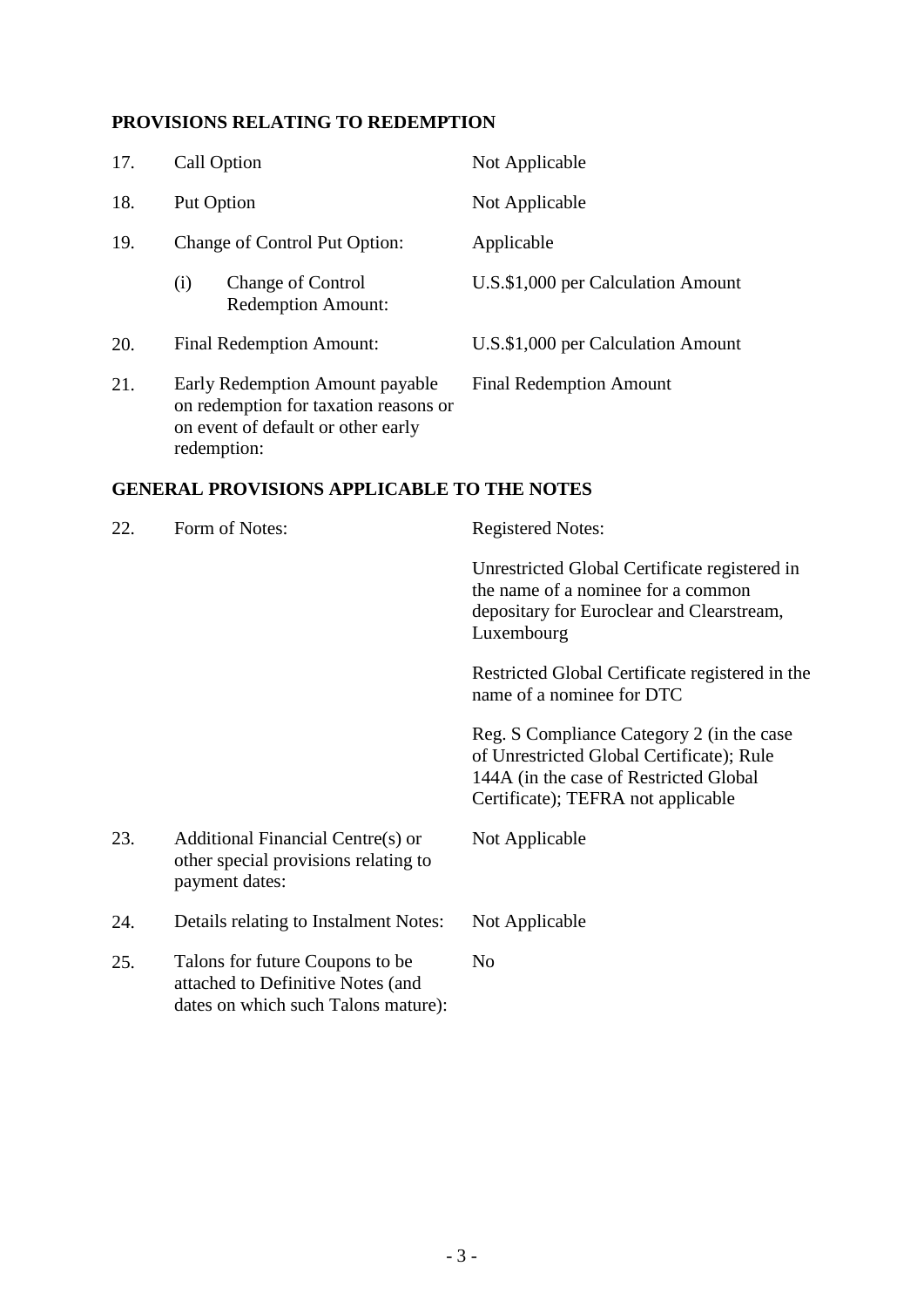SIGNED on behalf of DP World Limited: By:  $\frac{1}{2}$ Duly authorised

By: Junayer Duly authorised

 $\star$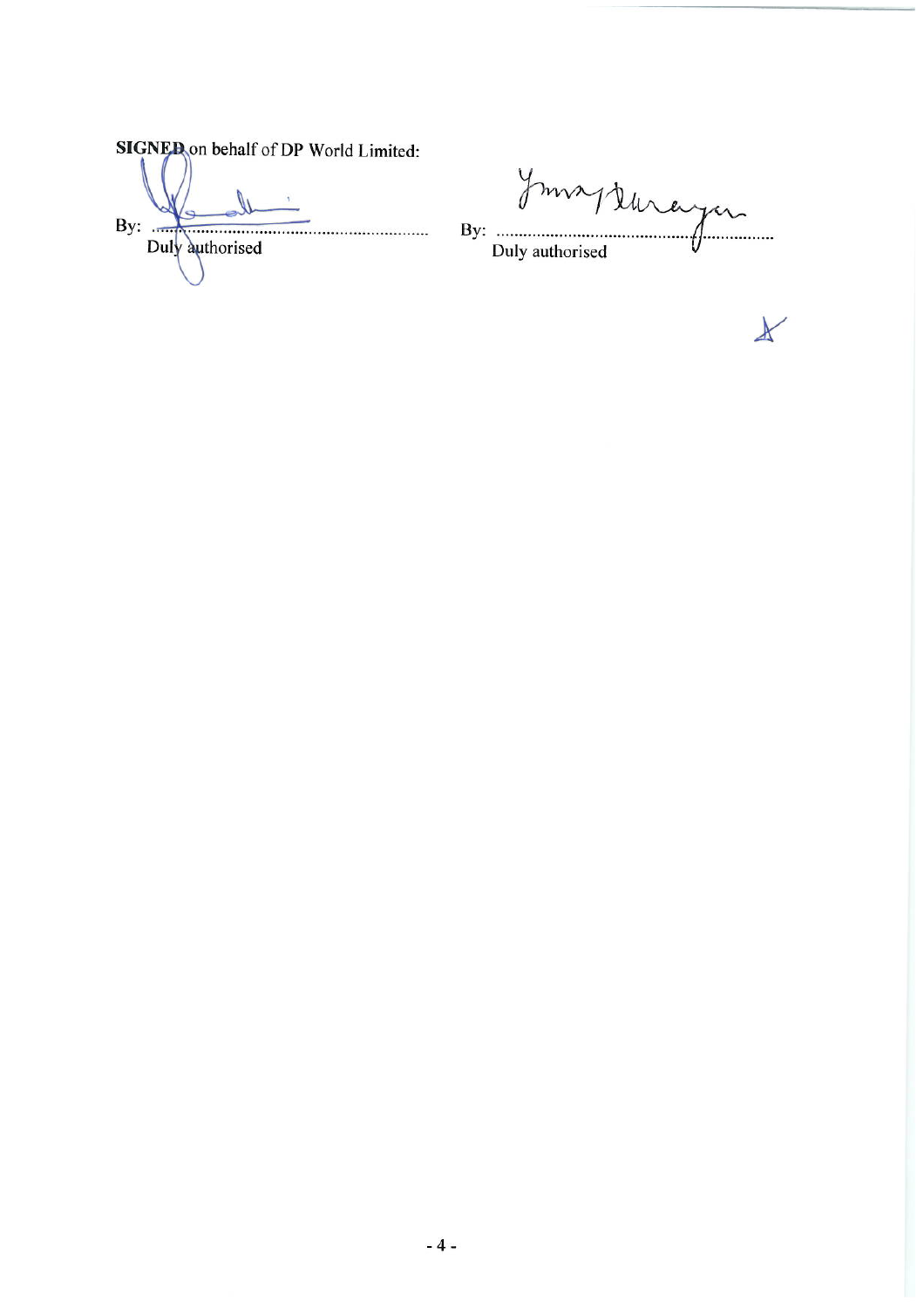## **PART B – OTHER INFORMATION**

#### 1. **LISTING**

- (i) Listing and Admission to trading: Application has been made by the Issuer (or on its behalf) for the Notes to be admitted to trading on the London Stock Exchange's regulated market and to the official list of the U.K. Listing Authority with effect from the Issue Date
- (iii) Estimate of total expenses related to admission to trading: GBP 4,200

#### 2. **RATINGS**

Ratings: The Notes to be issued are expected to be rated:

Moody's: Baa3

Fitch: BBB-

## 3. **INTERESTS OF NATURAL AND LEGAL PERSONS INVOLVED IN THE ISSUE**

Save for any fees payable to the Managers, so far as the Issuer is aware, no person involved in the issue of the Notes has an interest material to the offer. The Managers and their affiliates have engaged, and may in the future engage, in investment banking and/or commercial banking transactions with, and may perform other services for, the Issuer and its affiliates in the ordinary course of business for which they may receive fees.

4. **YIELD (***Fixed Rate Notes only***)** 3.286 per cent. per annum

#### 5. **OPERATIONAL INFORMATION**

| $\left( 1 \right)$ | ISIN:        | <b>Unrestricted Global Certificate:</b><br>XS1234270921 |
|--------------------|--------------|---------------------------------------------------------|
|                    |              | <b>Restricted Global Certificate:</b><br>US23330QAB14   |
| (i)                | Common Code: | <b>Unrestricted Global Certificate:</b><br>123427092    |
|                    |              | <b>Restricted Global Certificate:</b><br>123432738      |